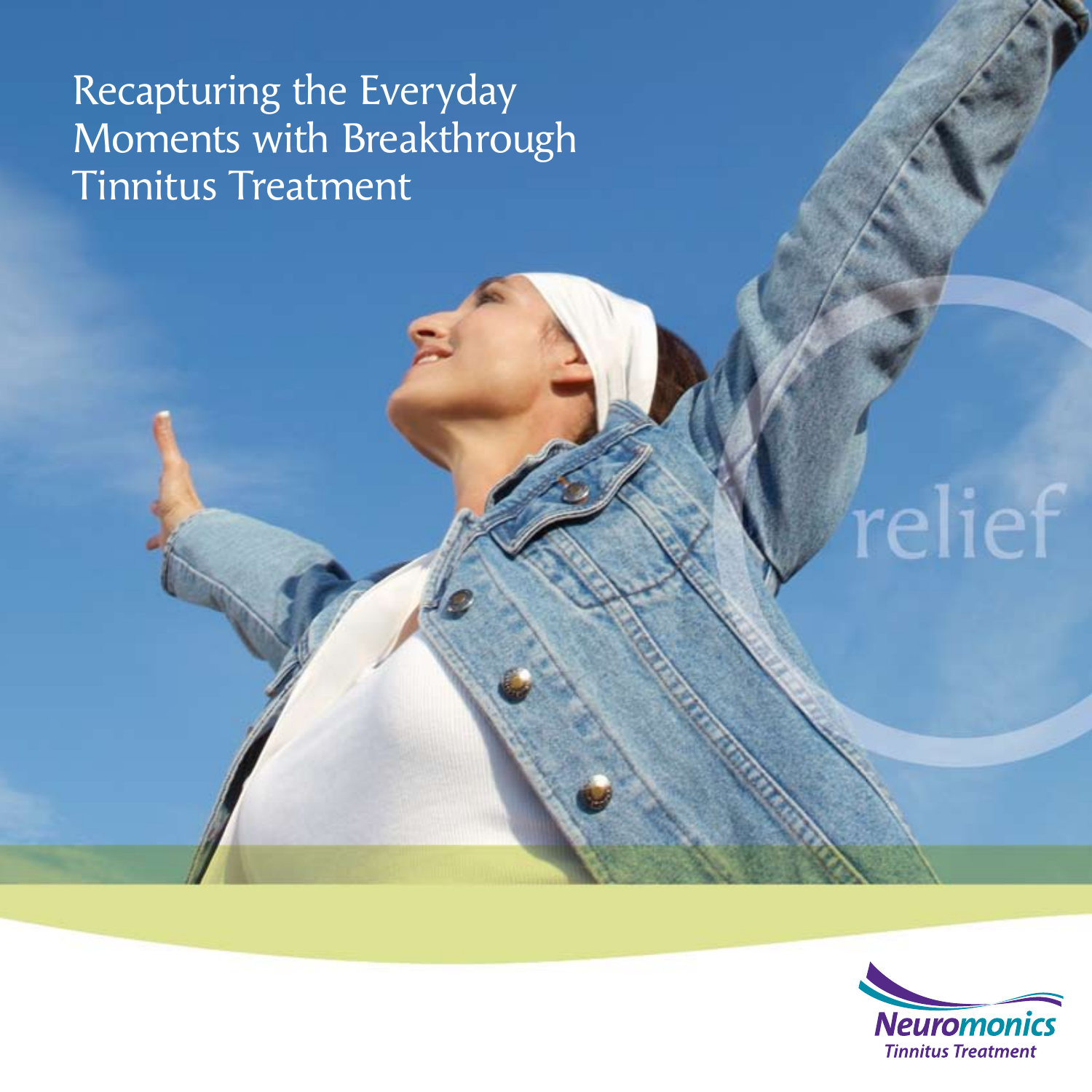For some, tinnitus is a distraction or an annoyance. But for others, tinnitus can be debilitating. Tinnitus is a condition that can result from a range of underlying causes, including ear infections, foreign objects or wax in the ear, or injury from loud noises. Tinnitus can also result as a side-effect of some medications (ototoxicity). Tinnitus is often evaluated clinically from mild to severe according to the impact on quality of life, such as interference with sleep, quiet activities, work roles, social interaction or normal daily activities.

It is estimated that 10% to 15% of adults have prolonged tinnitus requiring medical evaluation and approximately 2 million Americans suffer from severe tinnitus.



```
CHRIS
```
#### WHY THE NEUROMONICS TINNITUS TREATMENT?

"Some people talk about not being able to get to sleep; my problem was when I woke up in the morning. For years and years the first thing I would do in the morning was jump out of bed, because I couldn't stand lying in bed in that very quiet situation with this ringing in my ears.

 It was at the point where I'd be saying half a dozen times a day 'This is driving me crazy.' I had to find something."

#### results:

"It's made life more tolerable. I sometimes listen to the treatment when I am lying in bed at 4 AM, and most mornings I'll fall back asleep. My life is a hundred percent better."

**Chris developed tinnitus as a result of a car accident and head trauma.**

TINNITUS: the perception of sound without corresponding external sound(s) present.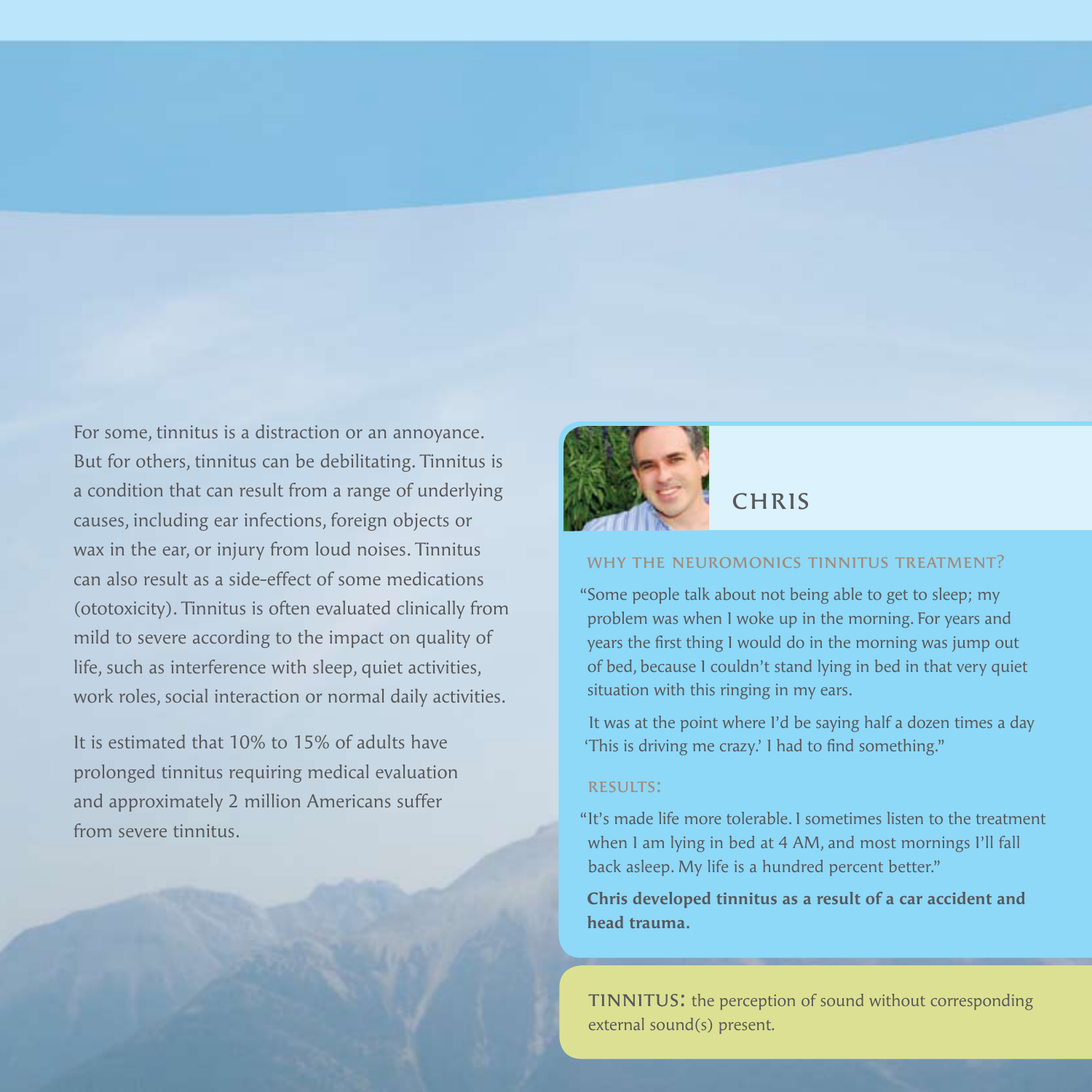# about tinnitus

WHAT IS TINNITUS? Tinnitus is a widespread condition affecting up to 50 million Americans—often as a result of hearing loss after exposure to excessive or loud noises.

Sufferers perceive sound in the ear or head in the absence of corresponding external stimuli (i.e. a sufferer hears a ringing, buzzing, hissing, clicking, roaring or beeping although there is no external or environmental sound creating it).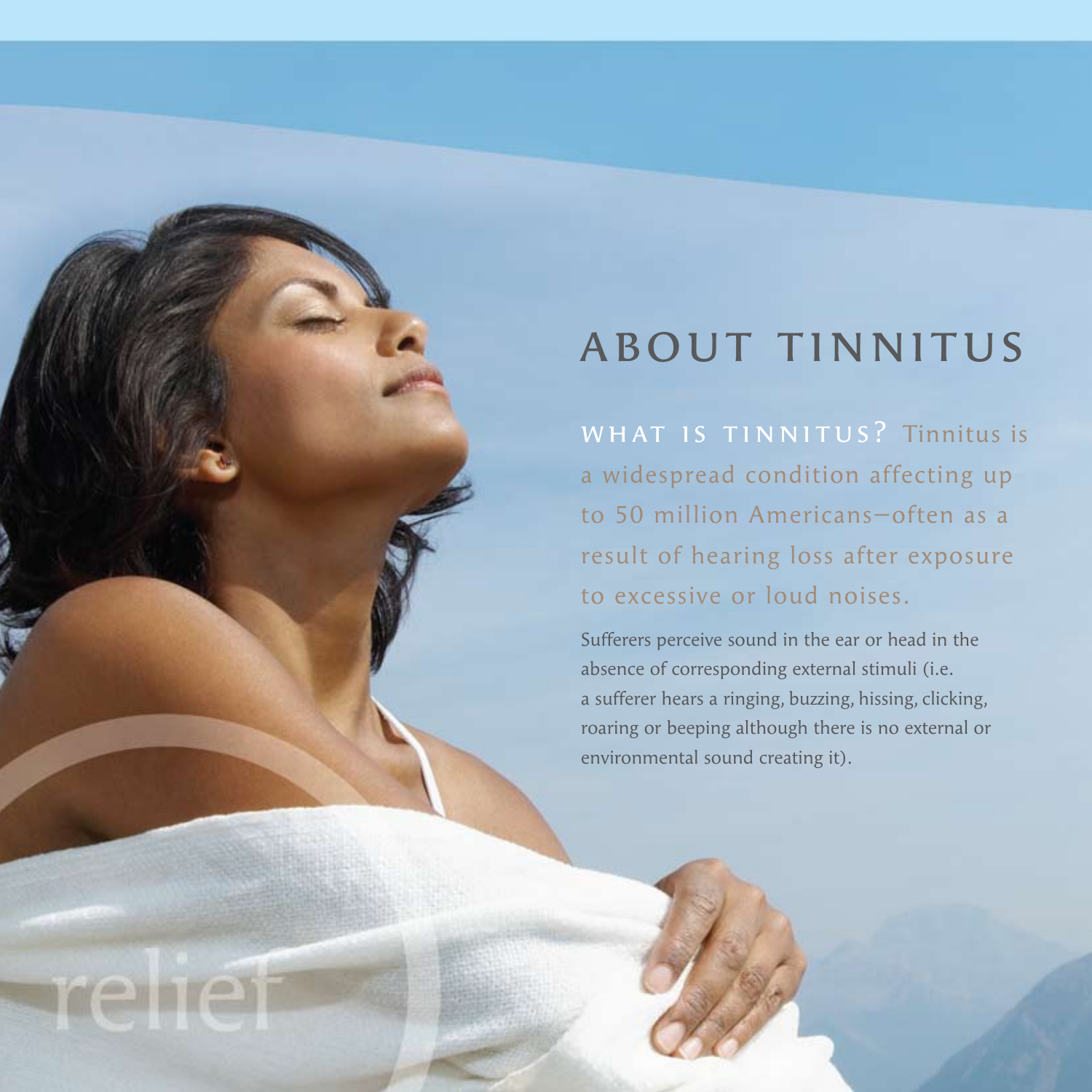



#### WHY THE NEUROMONICS TINNITUS TREATMENT?

"It really began to affect my life. After a day of battling the loud noise in my ears at work, I would go home at the end of the day absolutely lethargic.

 I was afraid that this condition would last twenty-four hours a day for the rest of my life."

#### results:

"The treatment changed my life. Whenever I see people with tinnitus, I say, 'give Neuromonics a try'. There are still a lot of doctors who will tell you there's nothing you can do about it. But there is something you can do about it, and this is it."

#### **Simon developed tinnitus as a result of Meniere's disease.**

OTOTOXICITY: damage of the ear, specifically the cochlea or auditory nerve and sometimes the vestibulum, by a toxin (often medication). Symptoms include partial or profound hearing loss, vertigo, and tinnitus.

A common cause of tinnitus is exposure to excessive or loud noises. Tinnitus is also a result of hearing loss due to aging (presbycusis).

#### SIMON **causes or triggers of tinnitus include:**

- Hearing loss
- Excessive noise
- Trauma/head injury
- Traumatic brain injury (TBI)
- Post traumatic stress disorder (PTSD)
- Ototoxic drugs
- Temporal mandibular joint disorder (TMJ)
- Depression
- Anxiety
- Lyme disease
- Thyroid disorders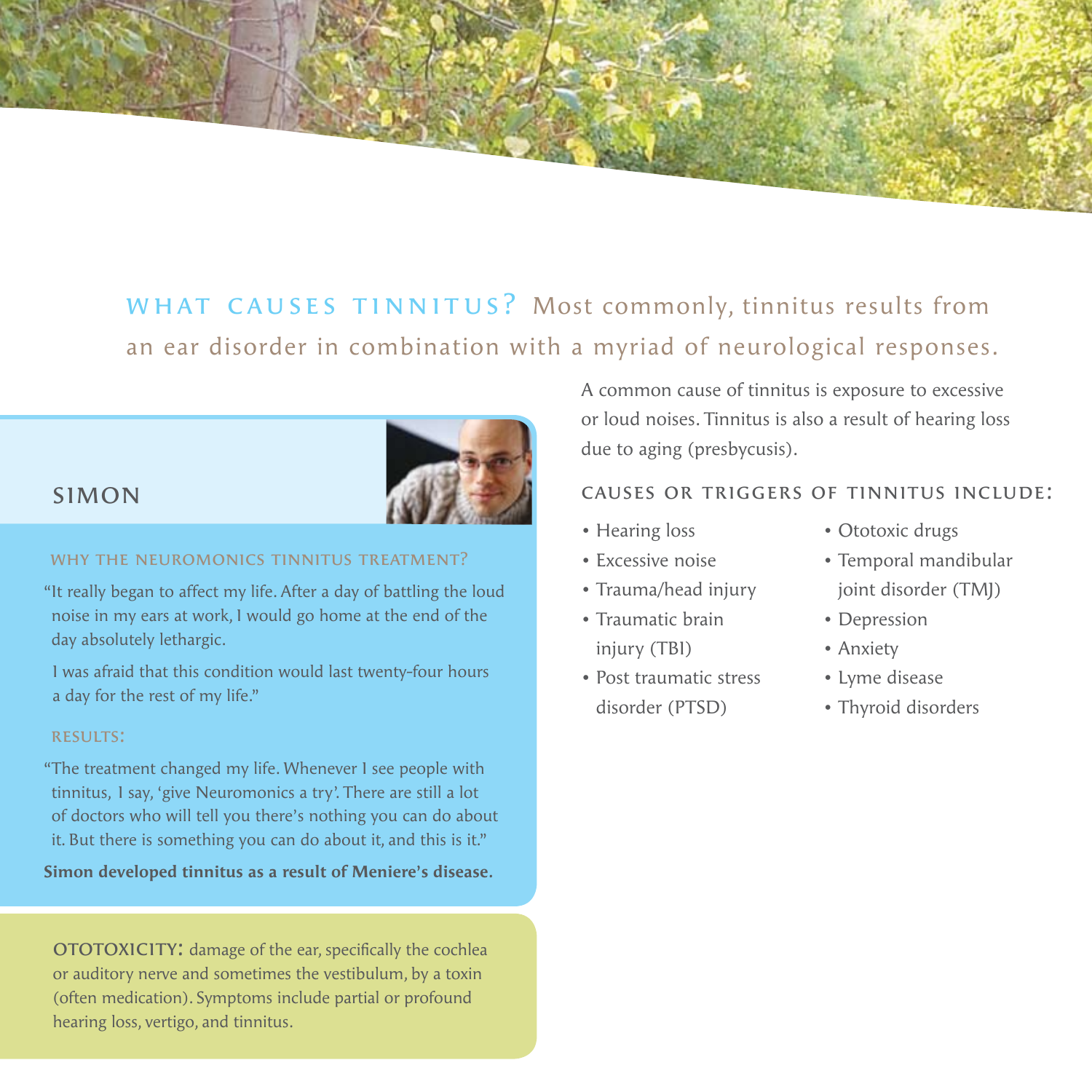

WHAT EFFECTS DOES IT HAVE? Chronic tinnitus can be very stressful, debilitating and disruptive to everyday activities. Psychologically, tinnitus can interrupt and distract mental tasks and interfere with sleep.

Many tinnitus sufferers have irregular sleep patterns that result in sleep deprivation. In addition, tinnitus sufferers are often prescribed medications to cover some of the tinnitus symptoms or other health conditions that may have been impacted by the tinnitus. However, these medications typically do not treat the tinnitus itself.

#### common effects of SLEEP DEPRIVATION:

- Aching muscles
- Depression
- Diabetes—Type 2
- Decreased concentration/ ADHD-like symptoms
- Headaches
- Hypertension/hyperactivity
- Impatience
- Irritability
- Weight gain/obesity

For some, tinnitus is more than a mild annoyance—it is a chronic and distressing condition that can lead to:

- Loss of sleep
- Inability to relax
- Lack of concentration
- Sensitivity to loud sounds/ hyperacusis
- Negative impact on work, family, and social life

SLEEP DEPRIVATION: a general lack of the necessary amount of sleep.

DEPRESSION: a disease that involves the body, mood and thoughts. Typical feelings are intense sadness, melancholia or despair. This type of mood state does not pass and can advance to the point of being disruptive to an individual's social functioning and/or activities of daily living.

ANXIETY: an emotional state of high energy that is unpleasant and combines multiple emotions that can include fear, apprehension, and worry. This type of emotional state is often coupled with physical sensations such as heart palpitations, nausea, chest pain, shortness of breath, or tension headache.

STRESS: a physical or psychological cause that results in mental or physiological reactions that may lead to illness. Stress can cause feelings of having too many demands or pressure and can disturb sleep, appetite and mood.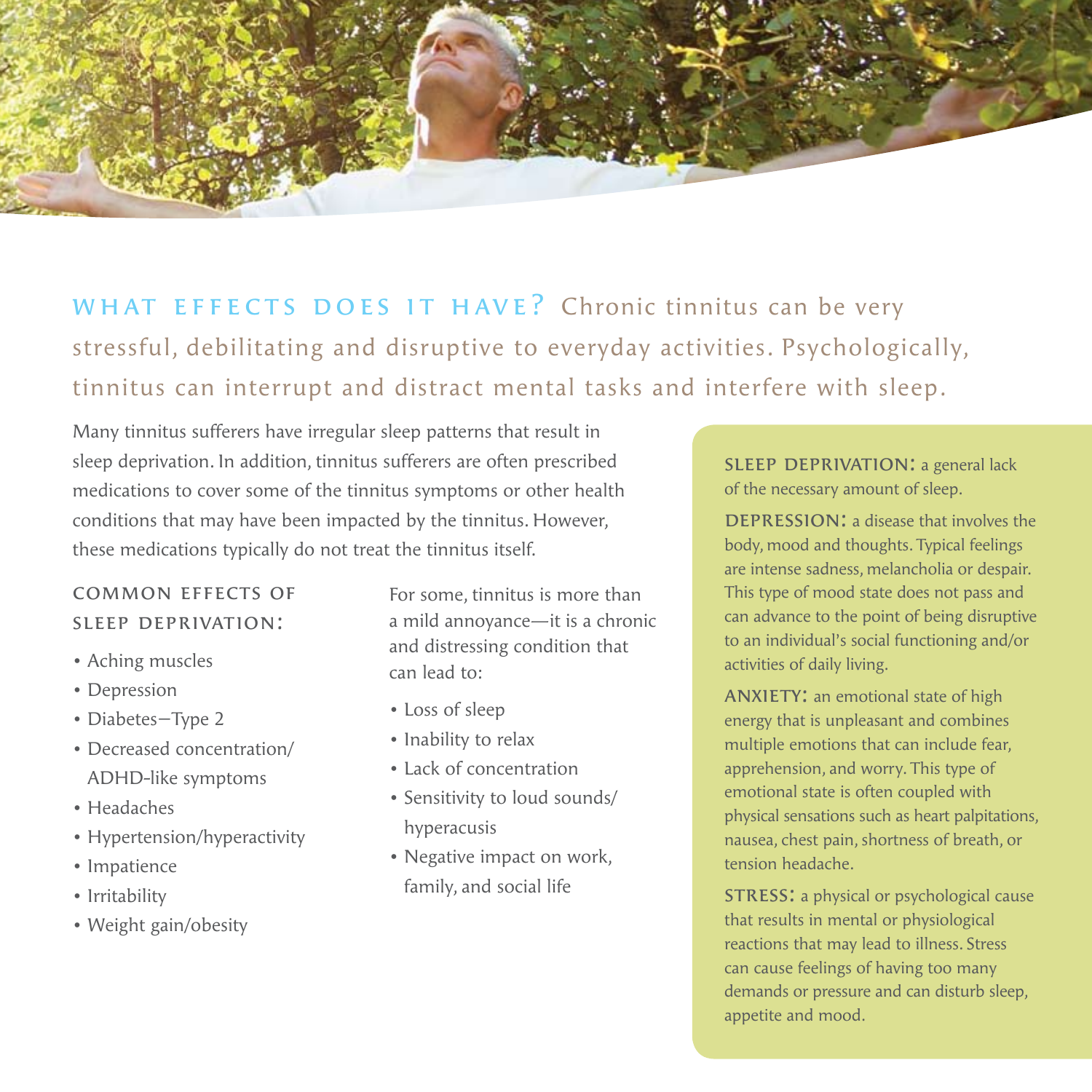# ABOUT THE

**CONTRACTOR**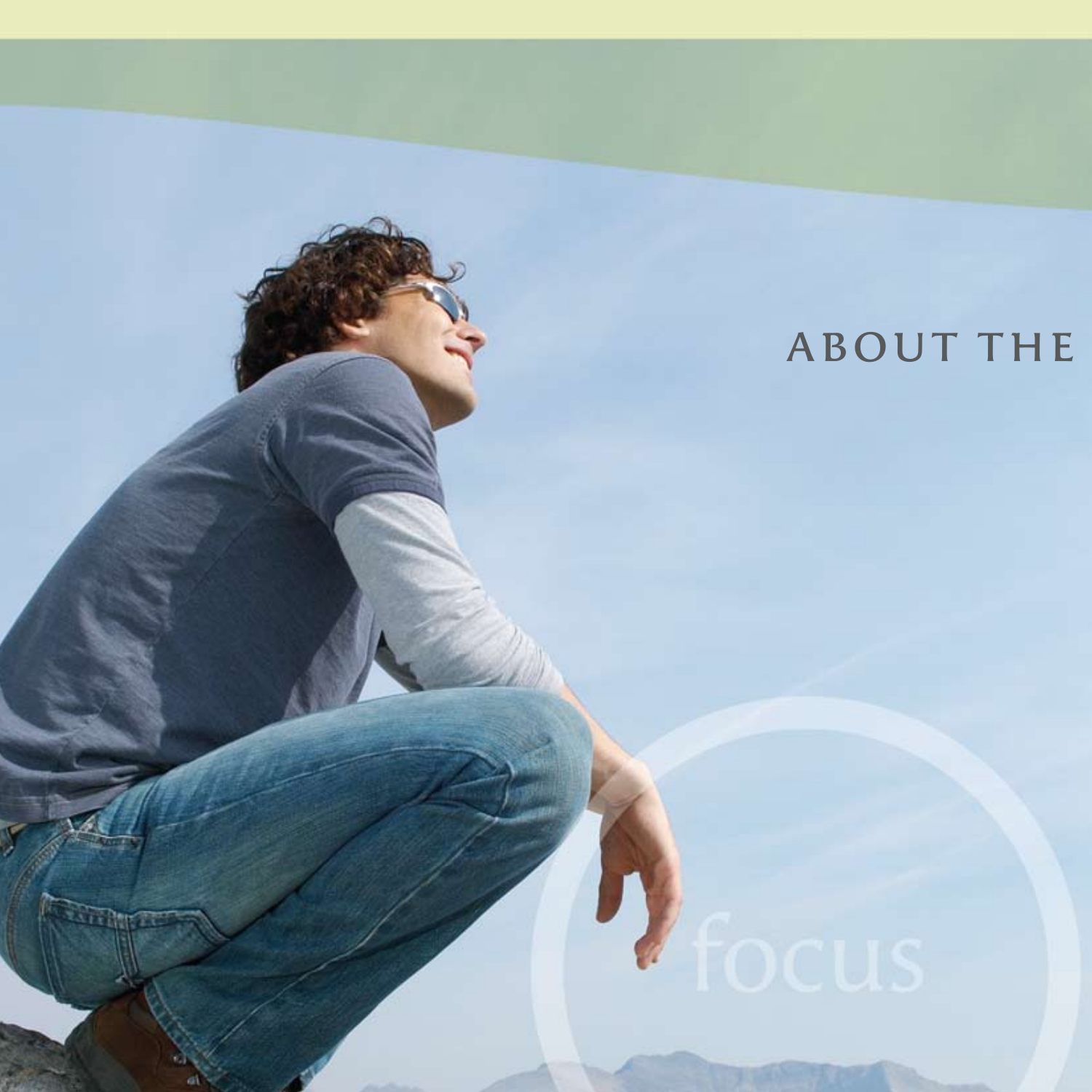# NEUROMONICS TREATMENT

 $TREATMENT$ ? Clinically proven-Non-invasive-Effective. The Neuromonics Tinnitus Treatment is a global breakthrough in treating tinnitus. This treatment is FDA-cleared, patented and clinically-tested.

It is clinically administered and monitored by a trained healthcare professional. The Treatment is comprehensive, non-invasive and effective—offering proven and significant long-term reduction of tinnitus disturbance.

The Treatment is designed specifically to target the neurological processes of tinnitus, specifically its auditory, attentional and emotional aspects. The Treatment regimen is customized to each patient's unique hearing and tinnitus profile. This treatment has been developed and tested since the early 1990's with thousands of patients treated worldwide.

The Treatment is delivered via a compact, lightweight and uniquely-designed medical device. In addition to delivering important auditory stimulation in a manner that is customized and optimized to the user's unique hearing and tinnitus profile, the Neuromonics device also contains an internal data and memory component to assist with treatment management on a day-to-day basis.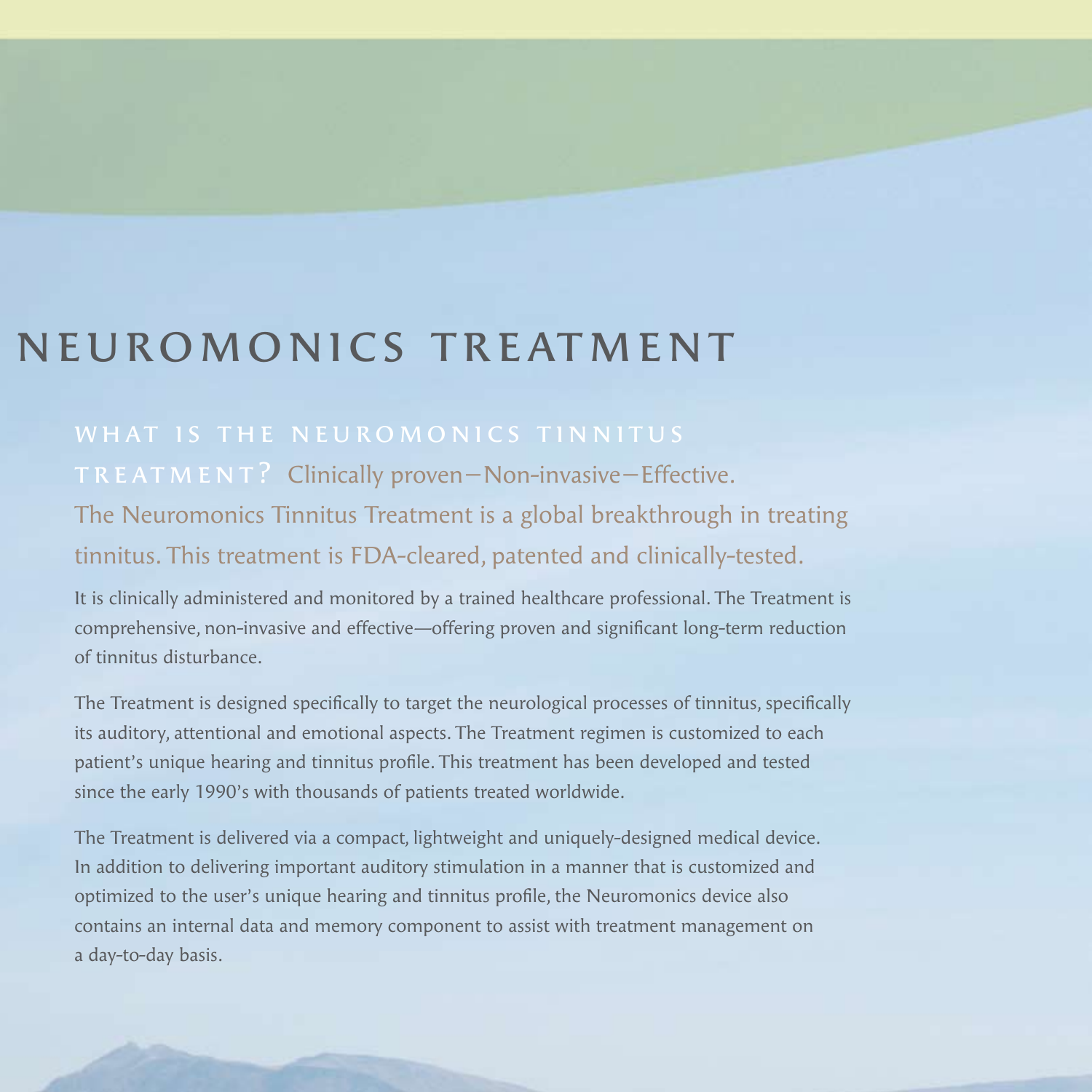how does the neuromonics tinnitus treatment work? Auditory—Attentional—Emotional. The Treatment delivers a spectrally-modified neural stimulus that is designed to interact, interrupt and desensitize tinnitus disturbance for long-term benefit.

> The stimulus is embedded within precisely-designed music and customized for each user's profile. The music positively engages the limbic system, the part of the brain associated with emotional response, allowing for pleasant and effective delivery of the treatment.

The Neuromonics device is distinctive in that it targets the neurological processes underlying tinnitus. There are three discrete but interrelated processes in the development of disturbing tinnitus—all of them involve neuro-plastic changes in the brain.\*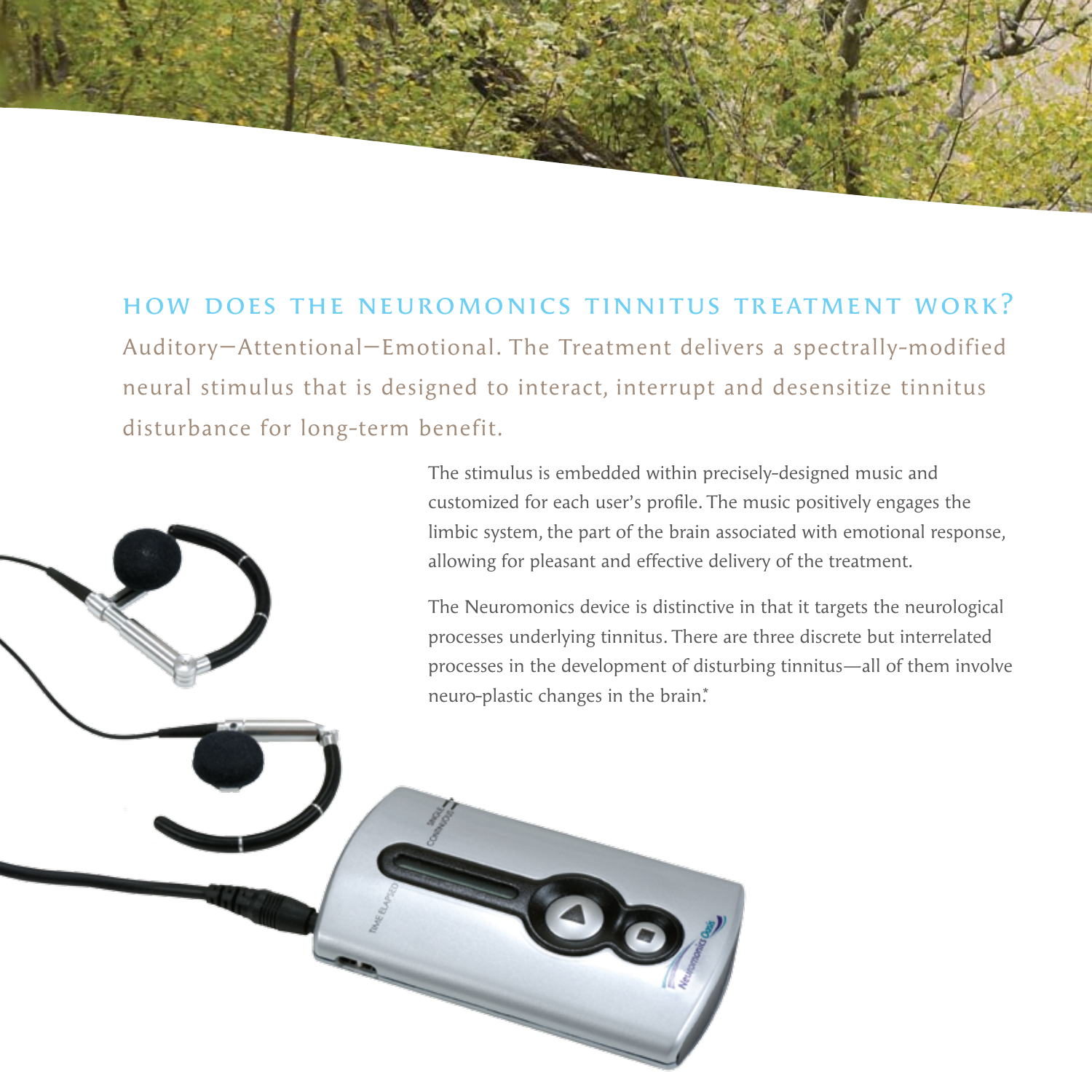

These processes involve…

- 1. Changes within the **auditory** system which lead to the initial **perception** of the tinnitus sound.
- 2. The **attentional** filters in the brain which cause the patient to pay **attention** to the tinnitus perception.
- 3. The **emotional** response and the limbic system which cause an aversive **reaction** to the tinnitus.

Using neuroplasticity, the Treatment stimulates the auditory pathway with the intention of promoting new neural changes that allow the brain to help filter out the tinnitus sound, thus reducing the disturbance and impact of tinnitus (i.e. it retrains the brain to stop paying attention to the tinnitus sound and stop reacting negatively to it). It is the most comprehensive long-term therapy that targets the neurological processes of tinnitus—auditory, attentional and emotional.



#### WHY THE NEUROMONICS TINNITUS TREATMENT?

"The thing that caught my eye was that there were clinical trials to back up the claims of success. I have had more good days in the first month of treatment than I have had in the last 22 years. The treatment has improved my energy, focus, sense of well being and my excitement for life."

#### results:

"The Neuromonics Tinnitus Treatment has given me an easier and more practical long term solution to tinnitus. Give it a few weeks and you won't believe the difference! The treatment changed my life."

 **Tom developed tinnitus from an unknown cause.**

<sup>\*</sup> Reviewed by: Moller, A. (2007). The role of neural plasticity in tinnitus. *Progr Brain Res, 166, 37-46*; Kaltenbach, J.A. (2006). The dorsal cochlear nucleus as a participant in the auditory, attentional and emotional components in tinnitus. *Hearing Research, 216-217:224-234*. Georgiewa, P., et al. (2006). An integrative model of developing tinnitus based on recent neurobiological findings. *Medical Hypotheses, 66, 592-600*; Tyler, R.S. (2005). Neurophysiological models, physchological models, and treatments for tinnitus. In Tyler (Ed). *Tinnitus Treatments: Clinical Protocols* (pp. 1-22). Thieme, London; Jastreboff, P. (2004). The neurophysiological model of tinnitus. In Snow, J.B. (Ed). *Tinnitus: theory and management* (pp. 96-107). BC Decker, Hamilton.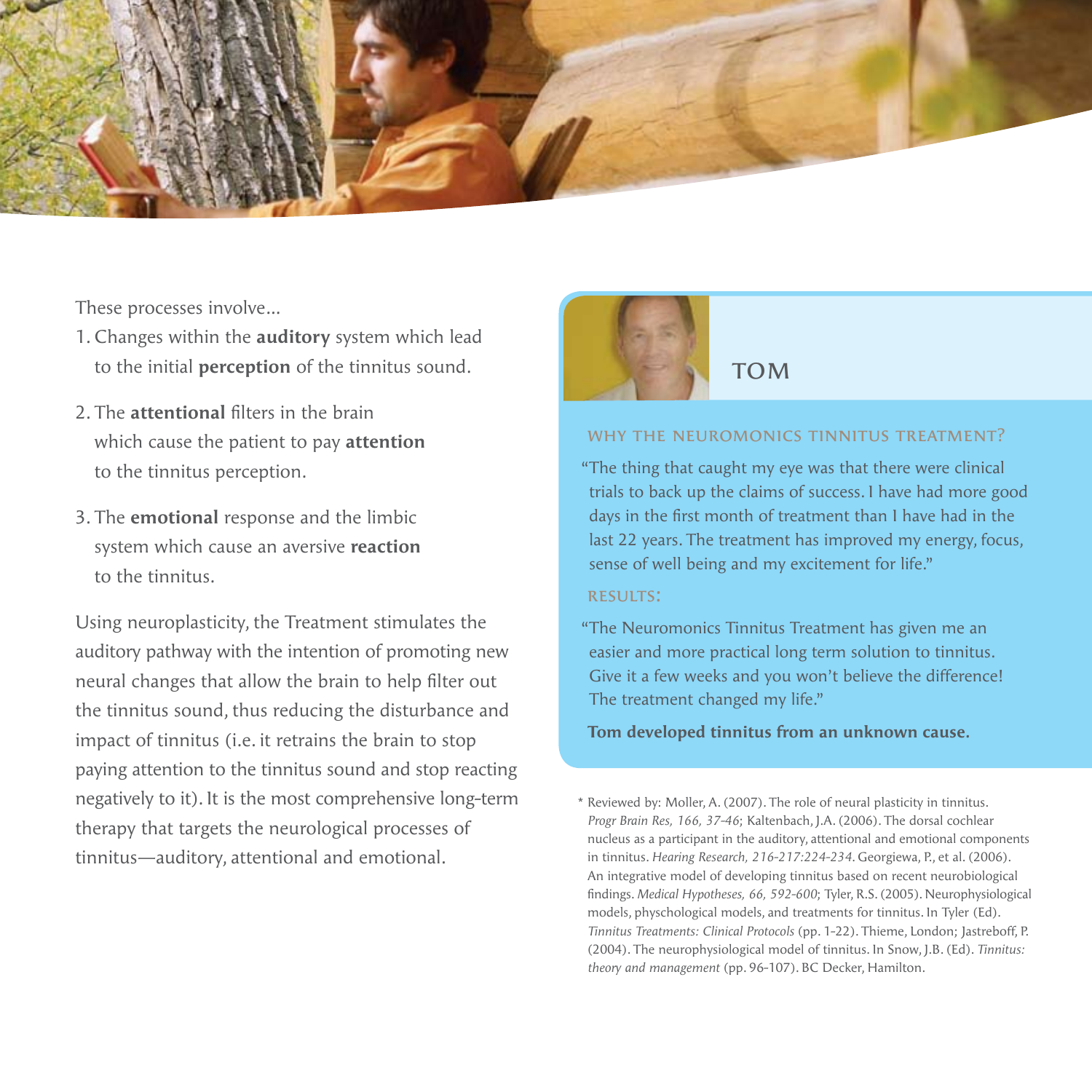

CLINICAL OUTCOMES By simultaneously addressing the three key underlying neurological processes implicated in disturbing tinnitus, the Treatment is able to achieve consistent, often rapid and efficient results for tinnitus patients.

In a reported clinical study,\*\* 90% of patients with disturbing tinnitus reported a reduction in their tinnitus-related disturbance of 40% or more, with a mean improvement of 65%. Results were reported quickly—with significant benefits after only two months. Furthermore, after six months of treatment, 80% of subjects reported a level of tinnitus disturbance that was no longer clinically significant. A very high proportion of patients reported sizeable benefits in sleep, relaxation, and general well being, and over 95% indicated that they found the treatment pleasant to listen to, and would recommend it to others.

\*\* Davis, P.B., Paki, B., & Hanley P.J. (2007). The Neuromonics Tinnitus Treatment: Third Clinical Trial. *Ear & Hearing, 28: 242-259*.

LIMBIC SYSTEM: a complex structure within the cerebral cortex and sub-cortex of the brain. It influences emotional states, behavior and long-term memory.

NEUROPLASTICITY: the flexibility and adaptability of the brain to reorganize and create new neural connections. This process happens throughout life. Neuroplasticity is responsible for allowing neurons to compensate for injury or disease. The damaged areas reorganize and form new connections with healthy neurons.

## neuromonics tinnitus treatment benefits

- Short-term treatment process
- Easy-to-use device
- Non-invasive
- Significant tinnitus relief
- Long-term reduction of tinnitus disturbance
- Improved sleep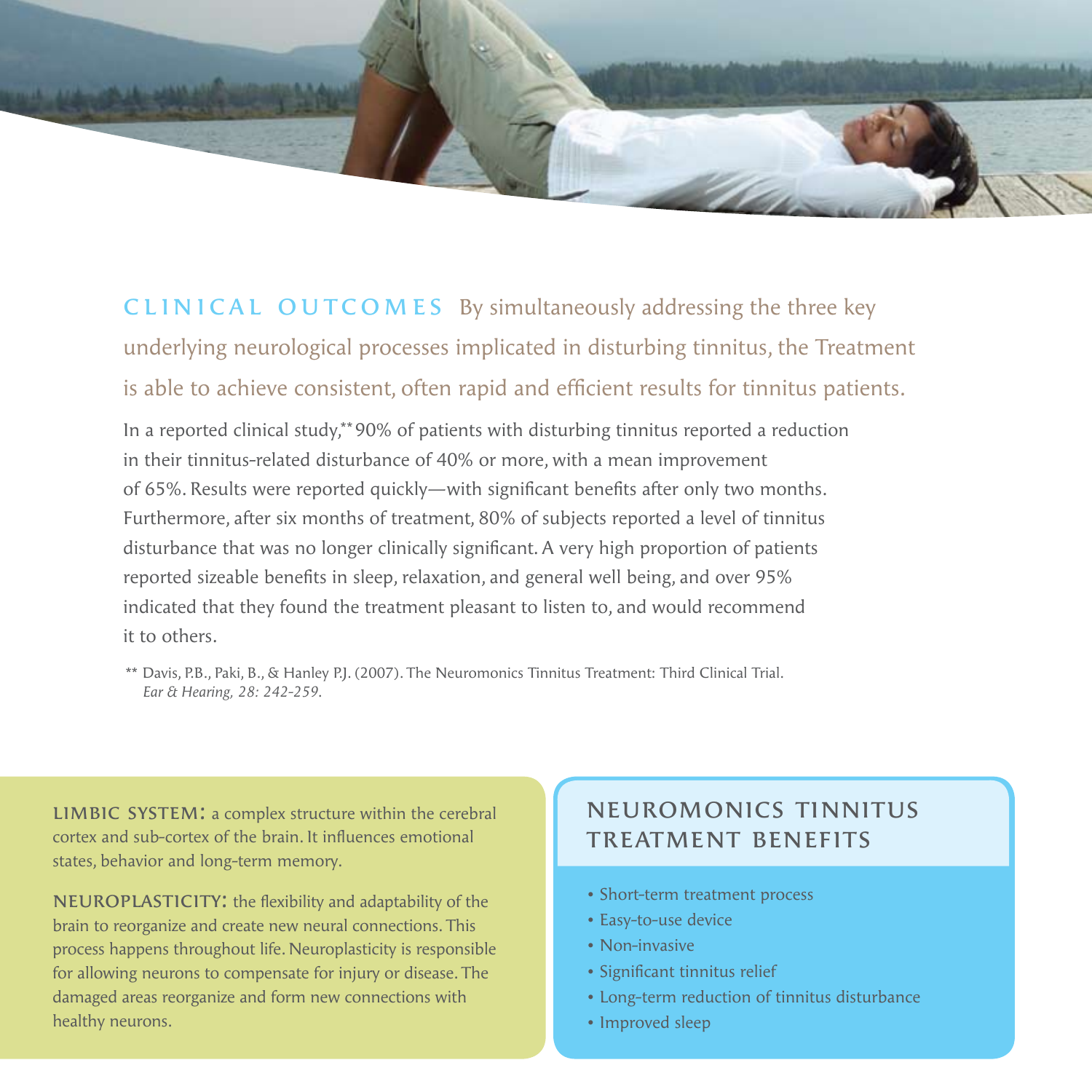

TREATMENT OVERVIEW Using a sophisticated algorithm, the Neuromonics Treatment regimen is customized and matched to each patient's unique hearing and tinnitus profile.

A compact medical device delivers treatment in what is typically a six-month period, with many reporting relief immediately. Daily treatment, for two or more hours per day, is recommended when the tinnitus is most disturbing. The Treatment can take place during regular daily activities such as reading, cooking, and computer work. During the treatment process, regular follow-up visits are scheduled with a trained healthcare professional who also provides a complementary program of education and support.

The Treatment involves a multi-stage process designed for optimal clinical results. In Stage One, a continuous broad frequency stimulus embedded within spectrally modified music provides a high degree of interaction and relief from the tinnitus. In Stage Two, intermittent interaction with tinnitus perception helps decrease the brain's sensitivity to the tinnitus sound.

### how to start the neuromonics tinnitus treatment

| <b>VISIT</b>                                                                                            |
|---------------------------------------------------------------------------------------------------------|
| www.neuromonics.com<br>to find a clinic in your area<br>offering the Neuromonics<br>Tinnitus Treatment. |